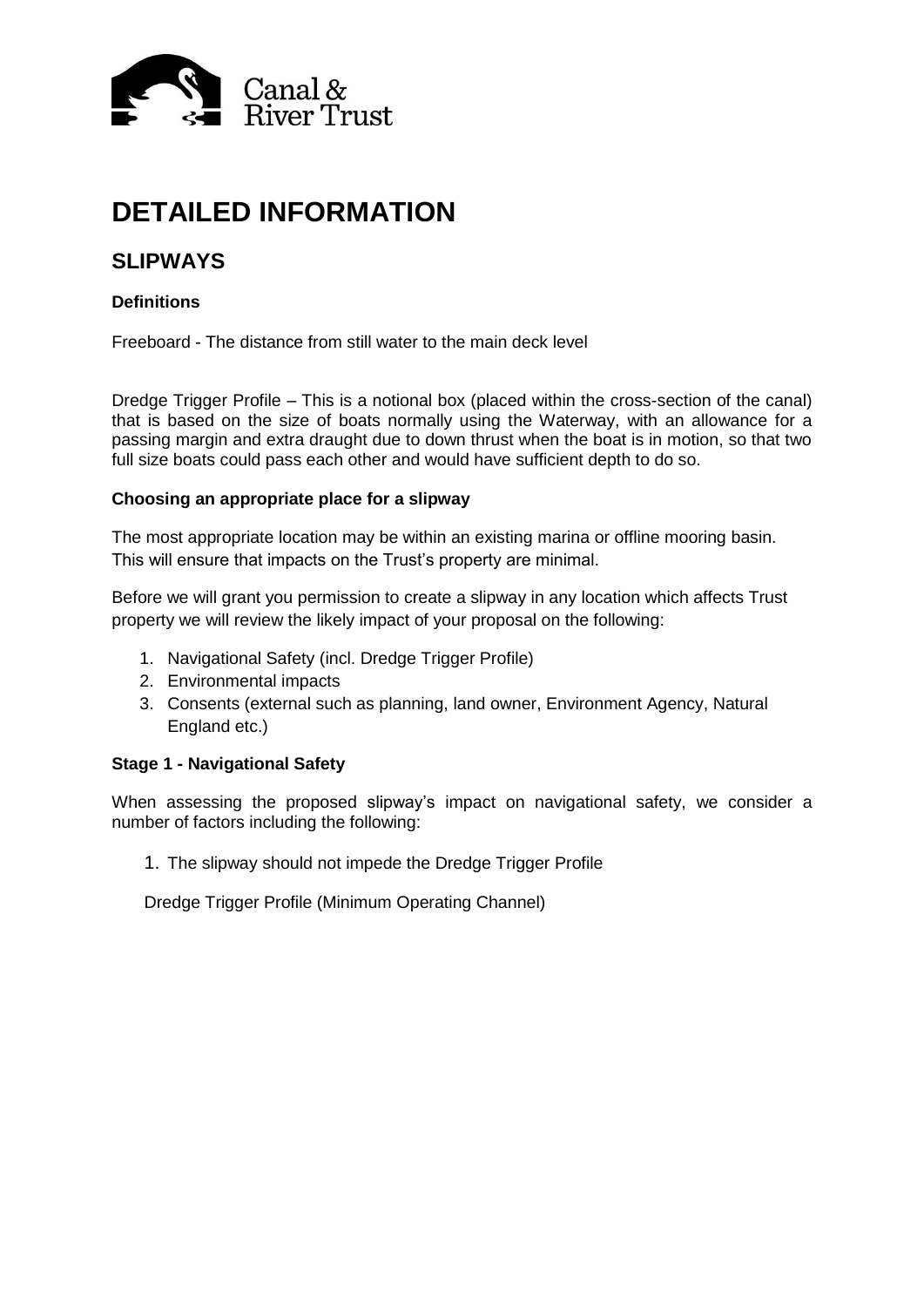

| Towpat | Width<br>Water Line<br>۰<br>٨<br>Depth Minimum Operational Channel<br>٧<br>Soft Bed (Sit)<br>Canal bed<br><b>Minimum Operational Channel:-</b><br>Width<br>Depth<br>Lee Navigation<br>12.00 Metres 1.30 Metres<br><b>Grand Union</b><br>10.00 Metres<br>1.30 Metres<br>Stort<br>7.60 Metres<br>1.10 Metres<br>Grand Union (Slough Arm)<br>5.30 Metres 1.10 Metres | Off Side |
|--------|-------------------------------------------------------------------------------------------------------------------------------------------------------------------------------------------------------------------------------------------------------------------------------------------------------------------------------------------------------------------|----------|
|        |                                                                                                                                                                                                                                                                                                                                                                   |          |

- 2. The canal edge / washwall should be in good condition *(see note 1 below)*
- 3. There should be safe pedestrian access to your mooring or mooring platform
- 4. The proposed location will not (under normal circumstances) be allowed within the vicinity of a bridge, lock, weir or other asset or control structure.
- 5. There should be sufficient depth of water to accommodate your boat (typically 400mm minimum depth of water below the deepest drafted vessel you wish to accommodate)
- 6. The line of sight for those travelling along the main line of the canal mooring should not be obscured by your proposed mooring

*Note 1: Where access for construction plant & equipment is only available via the water permission will not be granted for new moorings where the existing wash wall is unsuitable. This is because the new bank protection would require the installation of cantilever piles which would be restricted to 4m maximum length from floating pontoon. This is deemed to be inadequate.*

#### **Stage 2 – Environmental Impacts**

In order to safeguard the environment, we will complete an environmental appraisal of your proposal to highlight any known environmental and heritage issues associated with your proposal.

The information contained in our response to your application is intended to highlight issues that may be of concern to us, local planning authorities and/or other regulatory bodies. It will be necessary for you to address any issues raised before permission is granted.